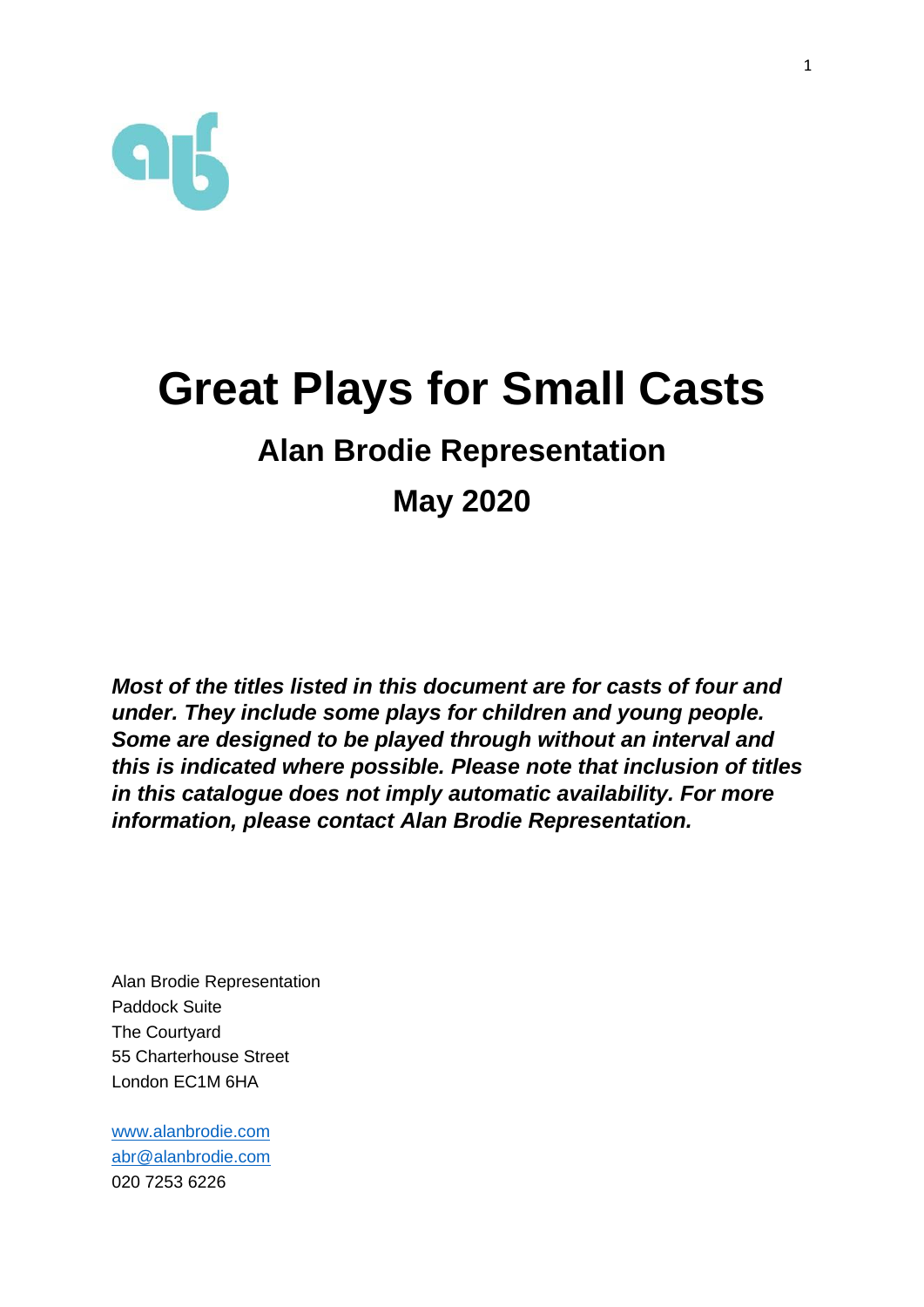# **BERTOLT BRECHT**

### **The Beggar or the Dead Dog (1919)** DRAMA

Cast: 2m (plus soldiers)

A victorious Emperor stumbles across a beggar on the road and strikes up a conversation with him. Unimpressed by the Emperor's rank in society, the beggar plays devil's advocate to all his ideas.

#### **Fear and Misery of the Third Reich (1938)** DRAMA

*Short Plays*

A sequence of naturalistic short sketches, designed to be played separately or together, looking at life under the Nazis. Includes The Jewish Wife, which is often performed alone.

#### **Dansen (1939)** DRAMA

Cast: 2m

Dansen is a pig farmer and an upstanding member of the community. His cosy arrangement is upset by the arrival of a stranger who is intent on breaking contracts and instigating a hostile takeover.

### **How Much Is Your Iron? (1939)** DRAMA

*One-Act Play*

Cast: 2f, 4m (possible with 3 people)

Svendson is an ironmonger who picks up a wealthy, new customer with a fervent desire for iron bars. His keenness is cooled when he discovers that this new customer is stockpiling weapons.

# **NOËL COWARD**

**The Better Half (1922)** COMEDY

*One-Act Play*

Cast: 2f, 1m

Alice and David are in an unhappy marriage; Marion is the understanding friend whom David wants to have an affair with. Alice tries to push David and Marion together by confessing to affairs of her own and David infuriates her by being so very understanding about it all!

#### **Tonight at 8:30 (1935)**

*One-Act Plays*

Cast: 1f, 1m

A cycle of 10 one-act plays, which can all be performed separately. Most have large casts but some, including Red Peppers and Fumed Oak, can be done with four performers. From vaudeville to satire, from farce to intricate comedy of manners, from melodrama to romance, these plays span the full, glorious range of Coward's writing.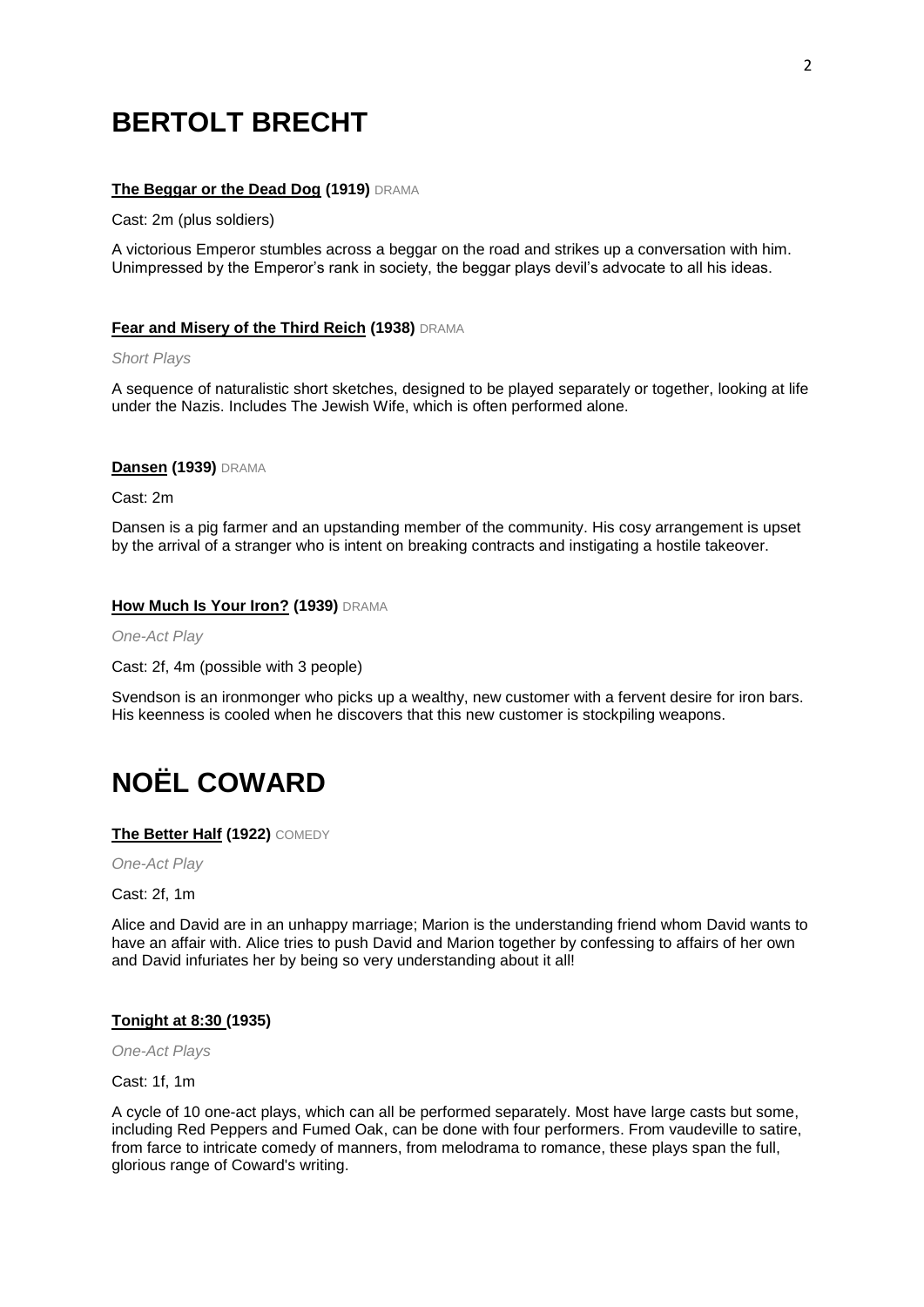#### **Suite in Three Keys (1966)** DRAMA

Three plays about mature relationships each set in the same luxury suite in a Swiss hotel.

- **A Song At Twilight** Cast: 2f, 2m
- **Shadows of the Evening** Cast: 2f, 2m
- **Come Into The Garden Maude** Cast: 2f, 2m

**Noël and Gertie (1983)** MUSICAL ENTERTAINMENT

*One-Act Play (90 minutes)*

Cast: 1f, 1m plus a pianist

This witty and moving show from Sheridan Morley tells of the friendship between two of this century's greatest stage personalities: Gertrude Lawrence and Noël Coward.

**Love, Noël (2014)** MUSICAL ENTERTAINMENT

*One-Act Play (75 minutes)*

Cast: 1f, 1m

Based on his book, Barry Day's *Love, Noël: The Letters and Songs of Noel Coward* is the dramatic staging of the letters and correspondence of the playwright, director, actor, composer and singer.

# **TIM FIRTH**

### **Neville's Island (1992)** COMEDY

*Can be played in the round with no set*

Cast: 4m

Four out-of-condition, middle-aged businessmen sent off on a team-building exercise in the Lake District succeed in being the first people ever to get shipwrecked on an island on Derwentwater. What should have been a bonding process for Gordon, Angus, Roy and Neville turns into a muddy, bloody fight for survival.

#### **Sign of the Times (2011) COMEDY**

*Can be produced as two one-act plays under the titles A Man of Letters and Absolutely Frank*

Cast: 2m

A middle-aged man with years of experience in his job encounters a reluctant work-experience teenager; they meet again under apparently very changed circumstances five years later.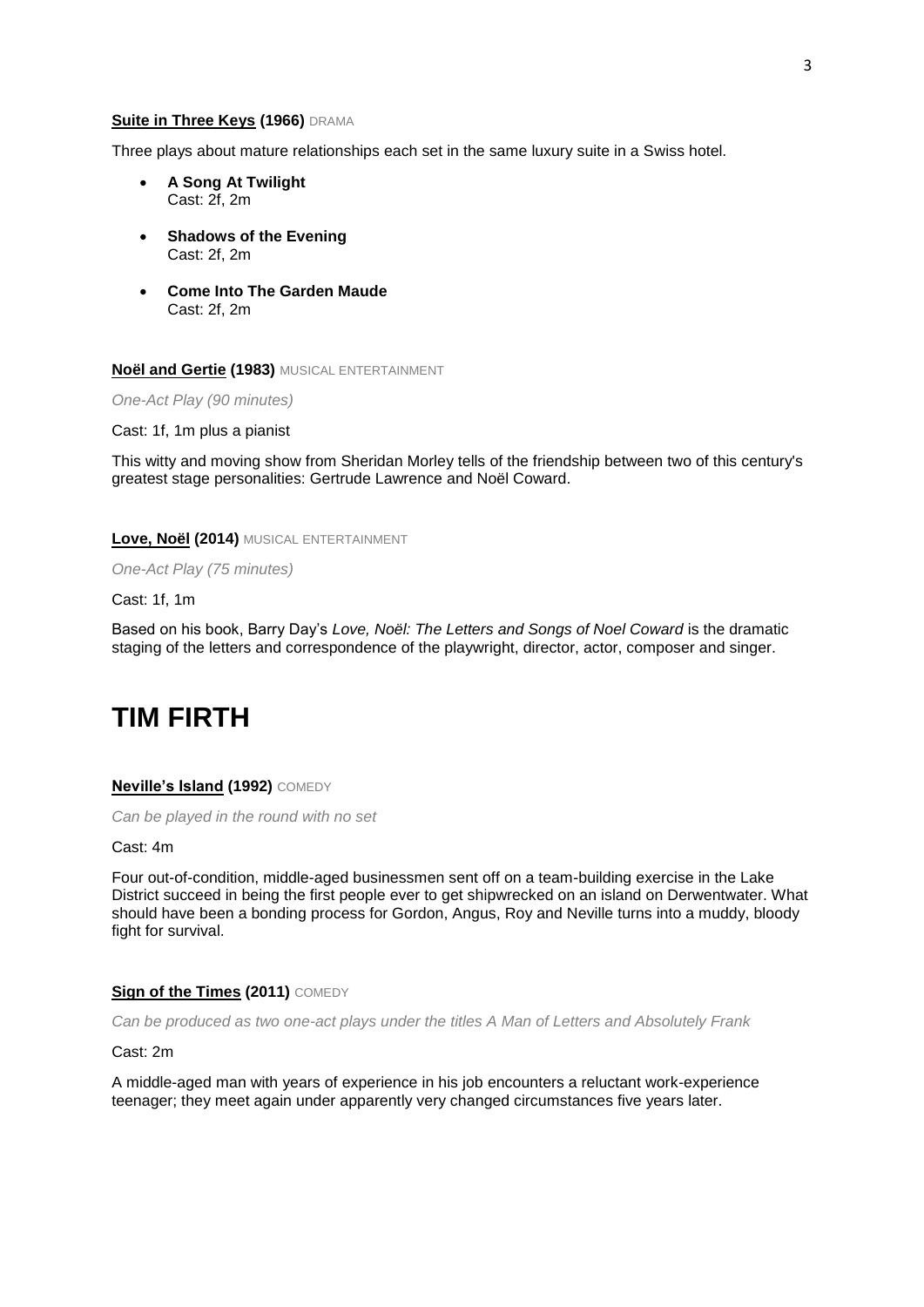# **JOHN GODBER**

#### **Bouncers (1983)** COMEDY

#### Cast: 4m

Lucky Eric, Judd, Les and Ralph are the original men in black as they tell the tale of one night in a Yorkshire disco in the 80's in this outrageous parody of Saturday Night Fever! All the gang are out on the town, the boys, the girls, the cheesy DJ, the late night kebab man and the taxi home, all under the watchful eyes of the Bouncers.

### **Teechers (1984)** COMEDY

Cast: 1f, 2m

Gail, Hobby and Salty, three fifth-form students, tell the hilarious story of an idealistic new teacher in his perilous first days inside a local comprehensive school.

### **September in the Rain (1984) COMEDY**

*90 minutes*

#### Cast: 1f, 1m

Jack and Liz take their annual seaside holiday. Through nostalgic songs and reminiscences, their lives together are brought vividly to life, as we see a new side to Jack and Liz, away from their domestic environment.

### **Happy Jack (1985)** COMEDY

*90 minutes*

Cast: 1f, 1m

Written a year after September in the Rain, we here encounter the same two characters, Liz and Jack, addressing the audience about the biographical details of the characters they play, and then slipping into those characters.

### **April in Paris (1992)** COMEDY

Cast: 1f, 1m

Bet and Al lead a quiet, humdrum life in their small Yorkshire home until Bet wins a 'Romantic Breaks' competition in a magazine: a holiday in Paris. Their first experience abroad has profound effects on the way they look at the world around them once they return home.

#### **Beef (2004)** COMEDY

Cast: 1m

Bullied at school, Dave Cookson's only escape is his Dad's homemade gym, where he tries to get the physique of his bodybuilding idol, Arnold Schwarzenegger. Now he's 17 stone of rippling muscle and ready to take control of his destiny. But it's not only Dave's body that's changed; so has his mind, and he's struggling to control both.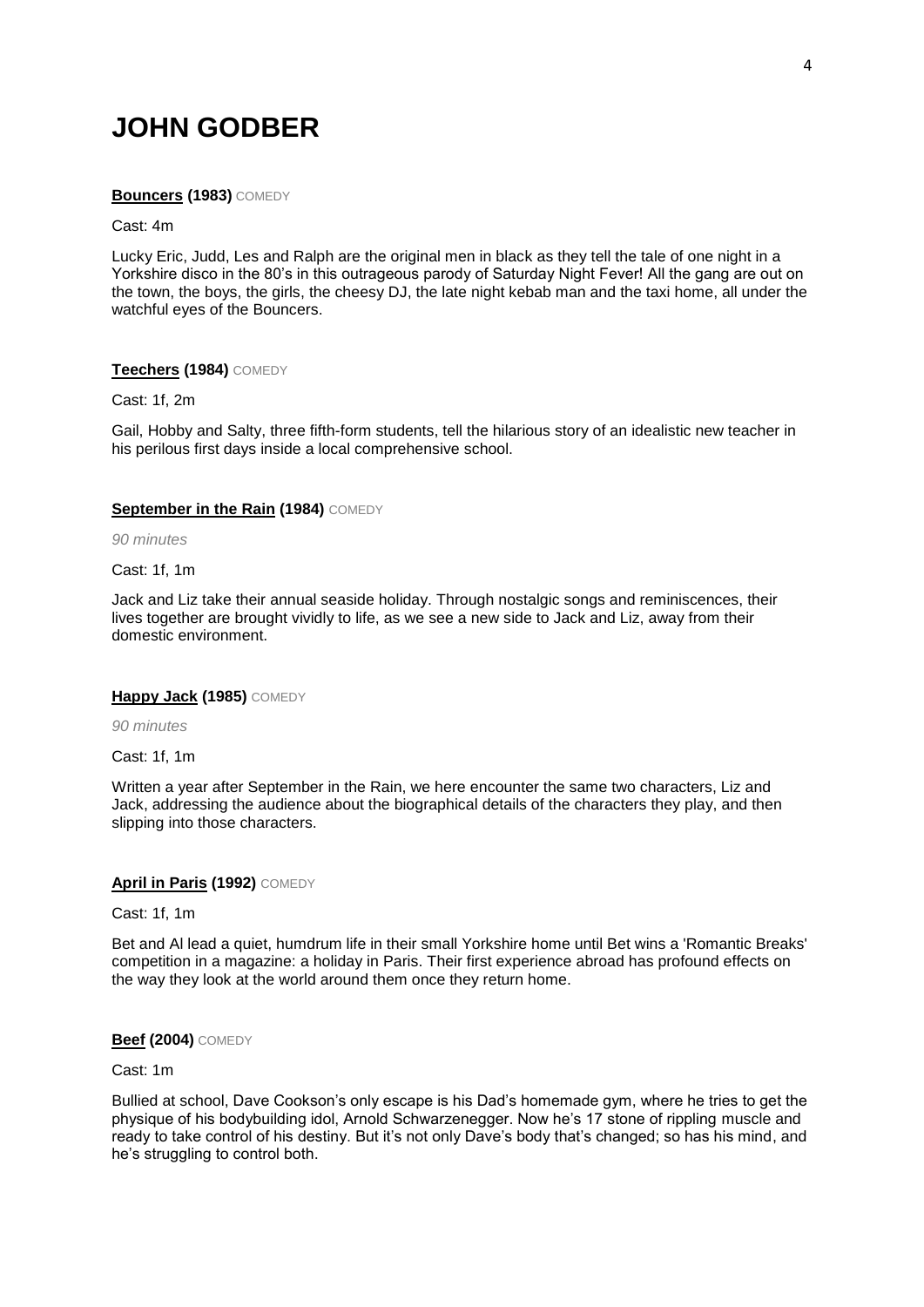#### **Shafted! (2015)** DRAMA

Cast: 1f, 1m

In 1985 the miners were defeated, their families were torn apart and the media circus went home. John Godber's epic new play traces what happened to miner Harry and his wife Dot in the thirty years after the strike.

# **Scary Bikers (2018)** COMEDY

Cast: 1f, 1m

When retired miner Don and former private school teacher Carol meet at a bereavement group, they thought they'd found a new beginning. But a bike ride through Europe would test their budding romance, and the road to love is rocky when an unstoppable force meets an immovable object.

# **JOHN GODBER & JANE THORNTON**

# **Shakers (1984)** COMEDY

Cast: 4f

Shakers Cocktail Bar is THE place to be! After work, before a club, to meet the blokes, to pick up the girls, to drink to celebrate or drown your sorrows, for birthdays and parties and romance and sin, this is the place to be seen. Four young waitresses reveal the lives of its staff and customers and offer an insight into their hopes, dreams and disappointments.

#### **Lost and Found (2012)** COMEDY

*Two 55 minute plays designed to be performed together*

Cast: 1f, 1m

Lost, by Jane Thornton, and Found, by John Godber, are written as a double bill.

Lost starts at the beginning of Scarborough's summer season. Tom and Chelsea have holiday jobs at the Court Hotel. They love their work – they could watch it all day, especially guests Len and Betty. So when the septuagenarian Palm Court Boys band are delayed, Tom and Chelsea must fill the entertainment slot with their take on Len and Betty's tribulations.

In Found, it's the last night of the summer season. Tom and Chelsea's holiday jobs are now a distant memory. There'll be no more nights on the town, beer at the beach huts and surfing on the sea, as he goes back to university and she's headed for the dole. The summer season at the Court Hotel may have brought them together but fate will pull them apart.

# **GRAHAM GREENE**

**Yes and No (1980)** EXPERIMENTAL

Cast: 2m

A short experimental play recording a conversation between an unnamed Director and an unnamed Actor in which the latter's only lines with the Director are the words 'yes' and 'no'.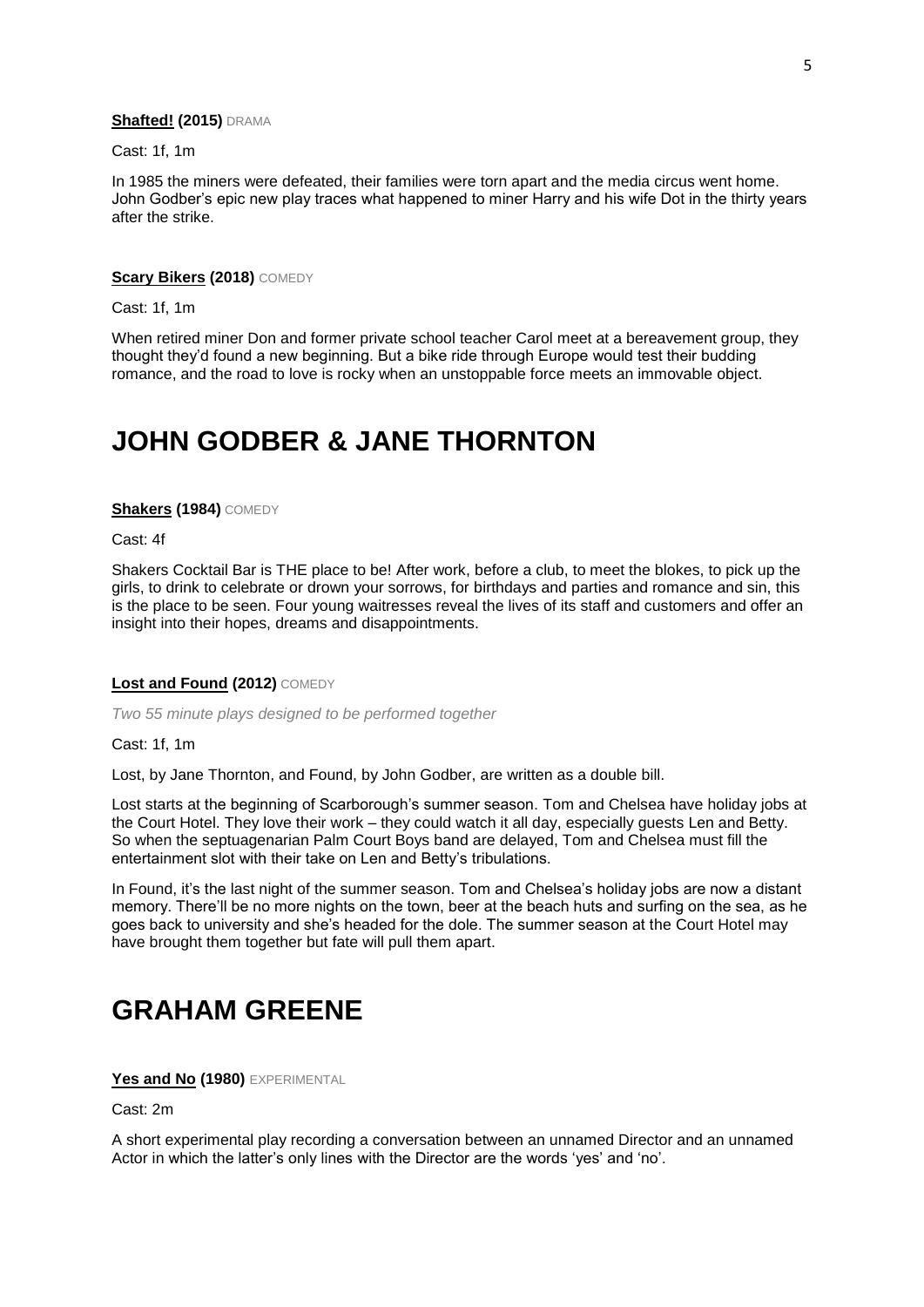### **Travels with my Aunt (1989)** DRAMA

Cast: 9f, 13m (potential for multiple doubling; done with 4m at Menier Chocolate Factory in 2013)

Adapted by Giles Havergal

Henry Pulling, a recently retired bank manager, forms a bond with his eccentric Aunt Augusta whom he meets for the first time at his mother's funeral. The odd pair subsequently decide to embark on a journey way across Europe, and eventually even further afield.

### **Our Man in Havana (2007)** COMEDY

Cast: 1f, 3m (playing a variety of roles)

Adapted by Clive Francis

Jim Wormold, an under-employed vacuum cleaner salesman living in 1950s Cuba, is struggling to pay for his teenage daughter's increasingly extravagant lifestyle. So when the British Secret Service offers him the chance to become 'their man in Havana', he cannot afford to say no.

# **JOHN HOPKINS**

### **Find Your Way Home (1974)** DRAMA

Cast: 1f, 3m

1970s England. Julian has decided to drown his sorrows by becoming a sex worker after his married lover has left him. An intense, brutal and compelling examination of sexuality, marriage and love.

# **MIKE KENNY**

**Caitlin (2003)** BIOGRAPHY

*One-Act Play*

Cast: 1f

One woman play about the wife of Dylan Thomas and their difficult relationship and her frustrations at having given up her own ambitions as a dancer to raise their children.

### **Follow Me (2015)** DRAMA

*80 minutes*

Cast: 1f/m

Reworking of Pied Piper story, inspired by the girls that left London to join Isis. Played by an actor with disabilities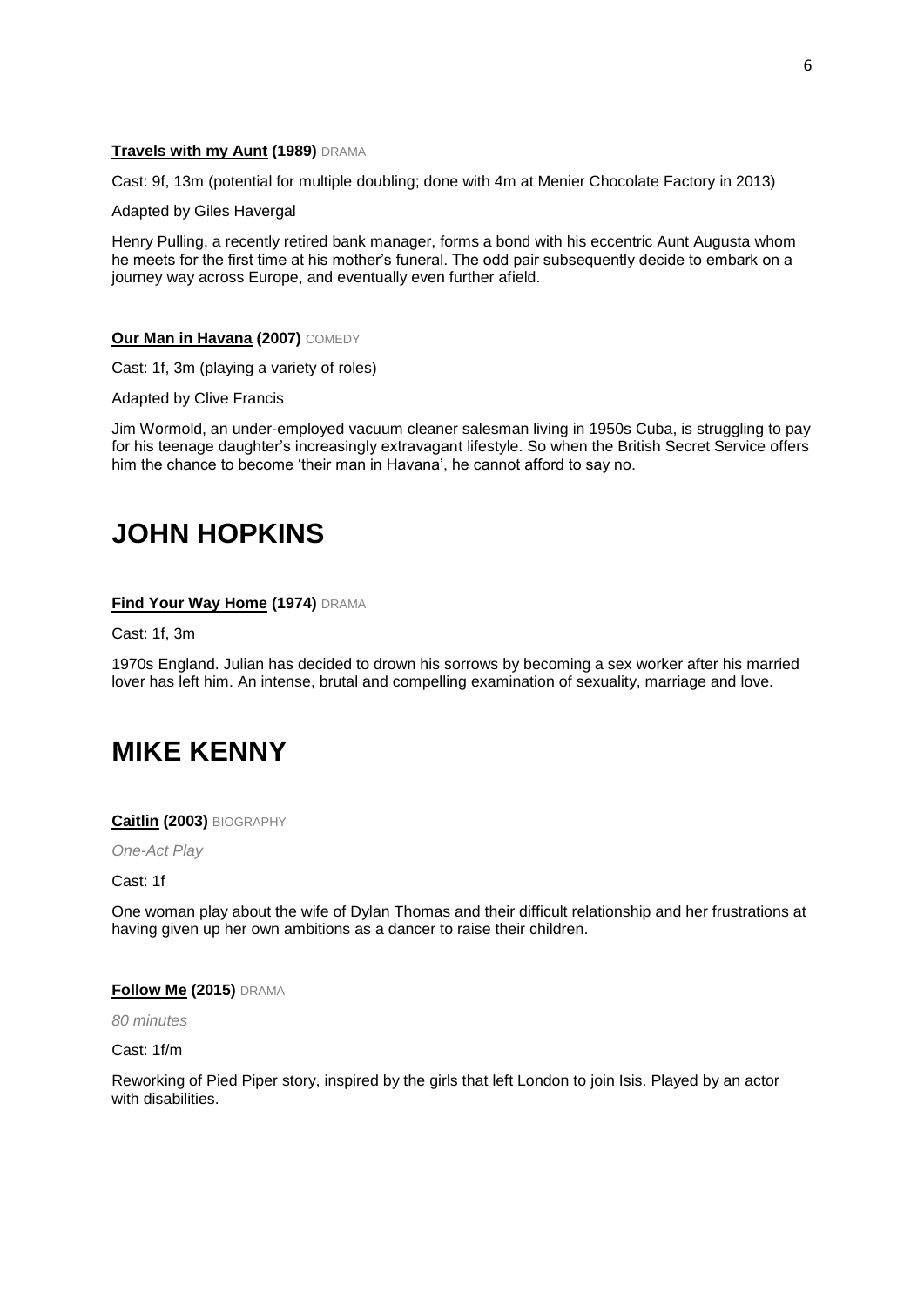#### **Sink or Swim (1994)**

*90 minutes*

Cast: 2f, 2m

A witty, modern spin on the story of Noah's Ark. A family bicker and banter as they try to cope with life on their boat. Will people live in harmony? Will there be an end to cruelty? Will lions be vegetarian?

#### **Walking the Tightrope (2000)**

*75 minutes*

Cast: 1f, 1m

Every year right at the end of summer just before the leaves turn brown and fall from the trees, Esme comes to stay with her Nanna and Granddad…but this year something is different; Nanna Queenie is gone.

#### **Visiting Grandad (2001)**

*75 minutes*

Cast: 2m

Little Jack was sent to Grandad Jack's house while his mum went to work. Little Jack was grumpy because there was nothing to do at Grandad's house – or so he thought.

#### **The Gardener (2004)**

*50 minutes*

Cast: 2m

Joe has a new baby sister and nobody wants to play with him. Nobody wants to play with old Uncle Harry either so together they begin to work on Uncle Harry's garden.

#### **One Dark Night (2004)**

*60 minutes*

Cast: 1f, 2m plus shadow puppets

The story of a lonely child and his friend: a cheeky, mischievous shadow.

### **Rapunzel (2012)**

*60 minutes*

Cast: 2f, 1m

Rapunzel lives with her loving, yet very overprotective, Nan after her mother left across the big sea. Year after year, Nan builds their tower higher and higher to protect them from the disgraceful, scary world. It isn't until Rafi, a local boy, comes by and befriends Rapunzel that she finally gets the courage to be free.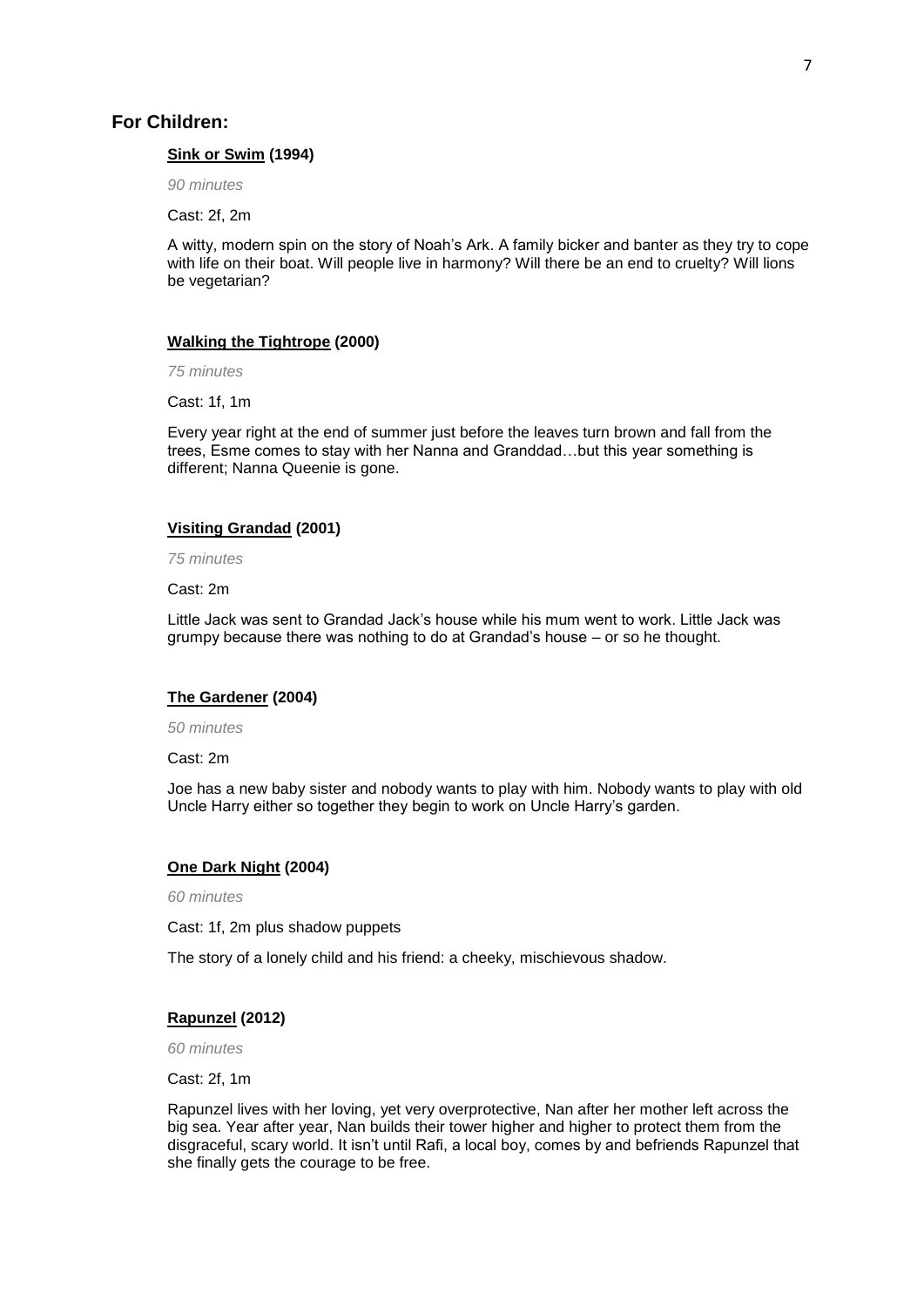# **Random Selfies (2017)**

*70 minutes*

Cast: 1f

About a young girl who despite having constant access to social media is still lonely but then makes a connection with an old lady who live next door.

# **GARRY LYONS**

#### **Frankie and Tommy (1996)** DRAMA

Cast: 2m

A study of an embryonic comic genius and a voyage around Lyons' own father, this play is an account of an abortive double act in 1946 egypt involving Tommy Cooper and Frankie Lyons that started in good humour and ended in tears.

# **STEPHEN MACDONALD**

#### **Not About Heroes (1982)** DRAMA

Cast: 2m

This moving play is about the poetic life and the interrelationship between two of the finest Great War poets: Owen, who died, and Siegfried Sasson, who didn't.

# **TOM MCGRATH**

#### **Laurel & Hardy (1976)** BIOGRAPHY

Cast: 2m

The lives, loves and laughter of Stan Laurel and Oliver Hardy are reborn for the stage as Hollywood's greatest double-act relives some of their finest routines in this warm and affectionate look back at their lives and the early days of cinema.

# **PETER NICHOLS**

### **Born in the Gardens (1979)** DRAMA | COMEDY

Cast: 2f, 2m

Not much has changed in the days since Maud's husband, Victor, died, except for the addition of the casket in the music room. Quirky, dark, and hilarious, Born in the Gardens combines a commentary on Thatcherite politics with an examination of a family in transition.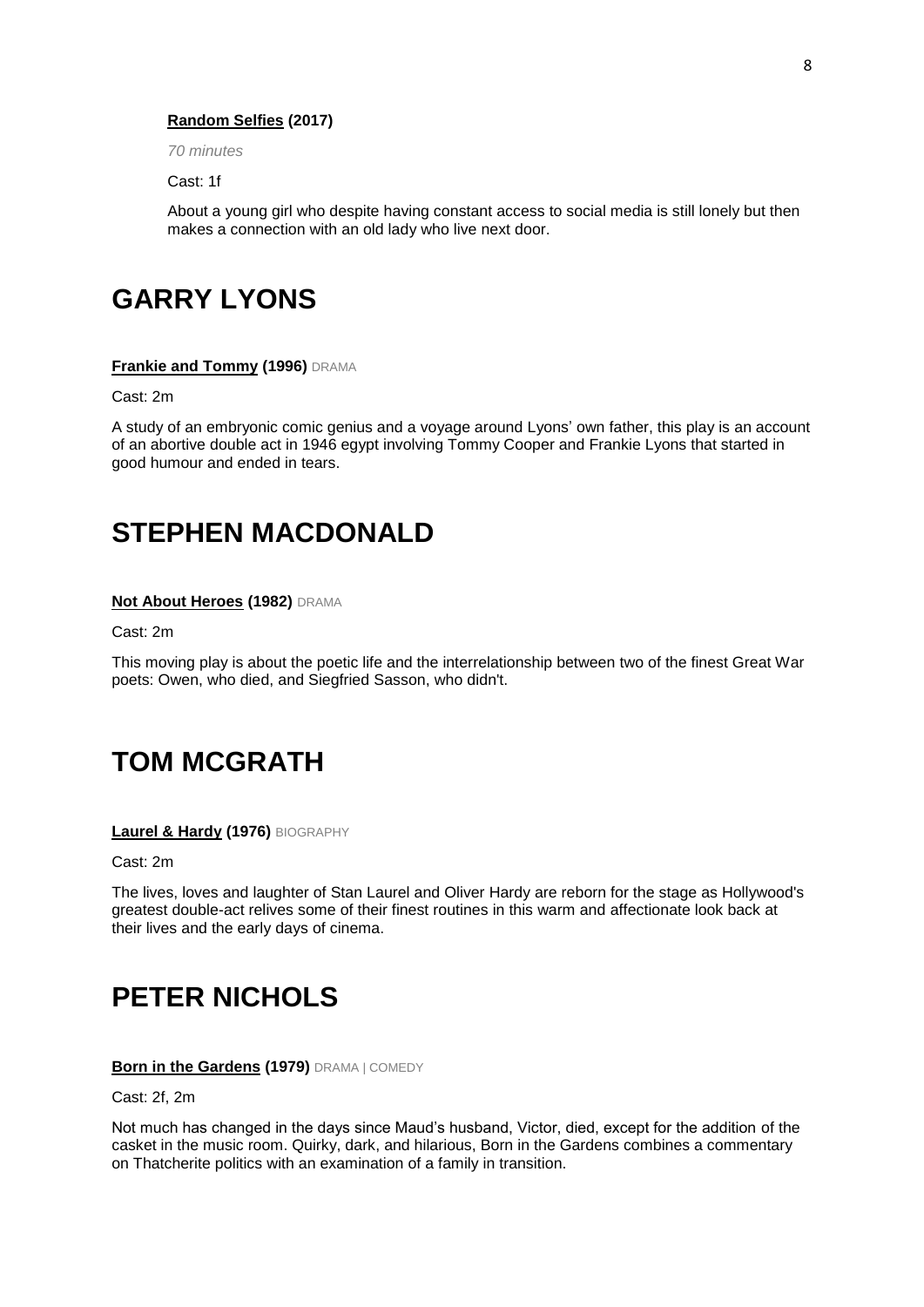# **STUART PATERSON**

# **The Letter (2010)** DRAMA

*One-Act Play*

Cast: 3m

A one-act play based on a Chekhov short story.

# **Prisoner C33 (2017)** DRAMA

*One-Act Play*

Cast: 1m, 1-2 f/m A play about Oscar Wilde's time in Reading Gaol. C33 was Oscar Wilde's prison number.

# **Sweet Honey (2017)** DRAMA

Cast: 1f, 2m

A short play about a pair of lovers plotting to kill the woman's husband.

# **TERENCE RATTIGAN**

# **In Praise of Love (1973)** DRAMA | COMEDY

*(Possible as) One-Act Play*

Cast: 1f, 3m

Deception is the linchpin of this sophisticated comedy drama about a fatally ill wife and her ineffectual husband that starred Rex Harrison and Julie Harris on Broadway.

# **Before Dawn (1973)** COMEDY

*One-Act Play*

Cast: 1f, 3m

A hilarious retelling of the play and opera Tosca.

# **All on Her Own (1974)** DRAMA

*Short Monologue*

Cast: 1f

A powerfully atmospheric one-woman play. Rosemary, alone at midnight in London, has a secret burden to share that is both heartbreaking and sinister.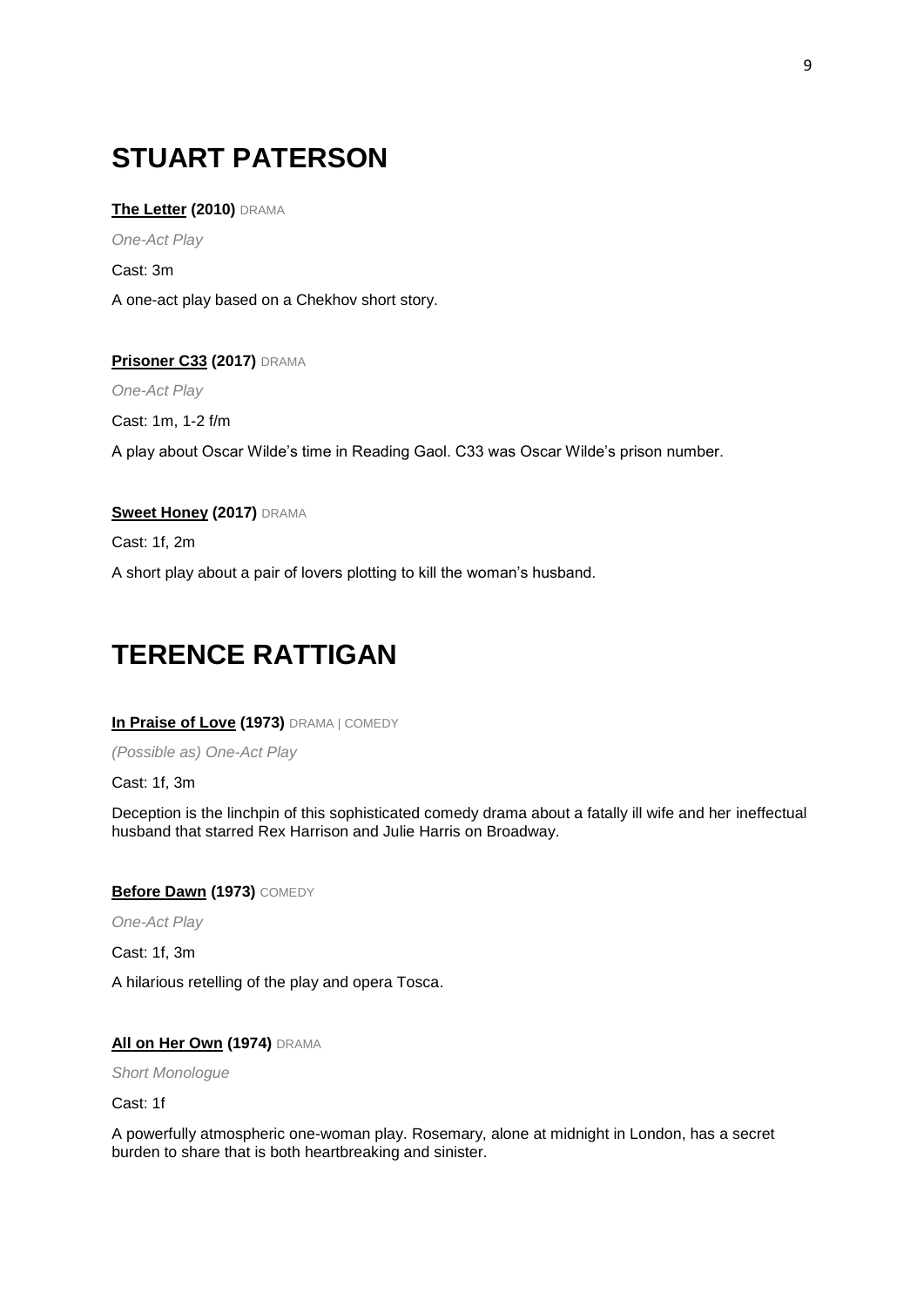# **BILL ROSENFELD**

**46 Beacon (2017)** COMEDY

Cast: 2m

Boston July 1970. Two gay lives intersect at a crossroads. Whilst one savours his differences, the other wishes only to be a part of the mainstream.

# **GÉRALD SIBLEYRAS**

**Heroes (2005)** COMEDY

Cast: 3m

Translated by Tom Stoppard

Three World War I veterans pass their monotonous days in a military hospital in France. Their cantankerous camaraderie becomes strained when Gustave conjures up an escape plan. Looking over the cemetery to the poplars beyond, they dream of freedom. Will today be the day they finally make it to Indochina or perhaps only as far as the top of the hill?

# **N. F. SIMPSON**

**The Form (1961)** COMEDY

*One-Act Play*

Cast: 2f, 2m

The story of a willowy little man who comes to an office for an interview. A thought provoking, topsyturvy comedy.

# **GORDON STEEL**

# **Like a Virgin (1995)** DRAMA

Cast: 3f, 2m

A romp through the bubble-gum years of teenage life. Angela and Maxine, besotted with Madonna, form a band, attempt to write songs and live out their adolescent dreams of becoming famous. Meanwhile Angela's mother, Viv, struggles to come to terms with her marriage break-up and her daughter's explosive lifestyle.

### **Albert Nobbs (2003)** DRAMA

Cast: 2f, 1m

When Connie dies suddenly, Albert, her husband of forty years, cannot cope. He falls apart. Connie, in her efforts to make him happy, comes back from beyond the grave to persuade him to form a relationship with her best friend Rose.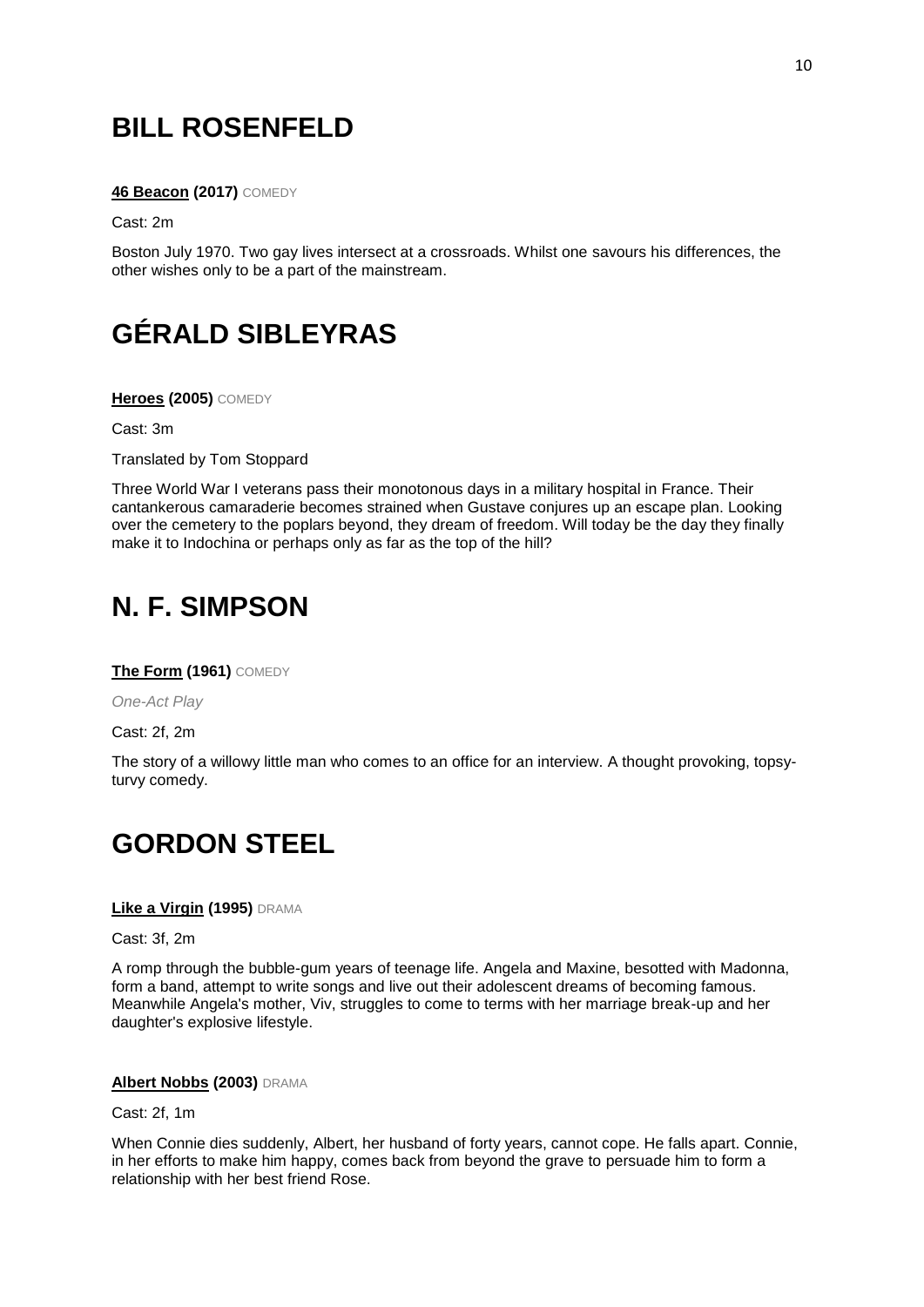# **C. P. TAYLOR**

# **Bread and Butter (1966)** DRAMA

Cast: 2f, 2m

Two working-class Jews, the best of friends, dream on a park bench. Mixing salmon sandwiches with talk of war and women, two men search for a slice of happiness amidst the rubble of the twentieth century.

# **You Are My Heart's Delight (1973)** DRAMA

*One-Act Play*

Cast: 1f, 1m

A moorland estate in Scotland is being modernised, souring life for the gamekeeper, David, and his sister, Janet. That is until they discover a very simple way of turning back the clock.

# **Operation Elvis (1978)** DRAMA

*One-Act Play for Young Audience*

Cast: 2f, 3m

Ten-year-old schoolboy Malcolm is convinced that he is the reincarnation of Elvis Presley and loves to sing his greatest hits and dress like the King. Malcolm decides to run away from home, ending up 15 miles away, where he meets Michael, a boy with severe brain damage who cannot speak. Despite their differences, Malcolm and Michael strike up a great friendship.

# **JANE THORNTON**

# **Wuthering Heights (2003)** DRAMA

Cast: 2f, 3m

The saga of two Yorkshire families in the remote Pennine Hills and the doomed relationship of Heathcliff and Cathy Earnshaw is brought to life in Jane Thornton's stage adaptation of Emily Brontë's classic novel.

### **I Want That Hair (2006)** COMEDY

Cast: 2f

Set in East Yorkshire, I Want That Hair is a hilarious warts and all look at what happens between the chit-chat, the wash and blow dry and the curling, in a local hair salon.

Bex is forty, flabby and rushed off her feet. Heidi is supposed to be her assistant. Maybe Bex needs to change her life, not just her hair!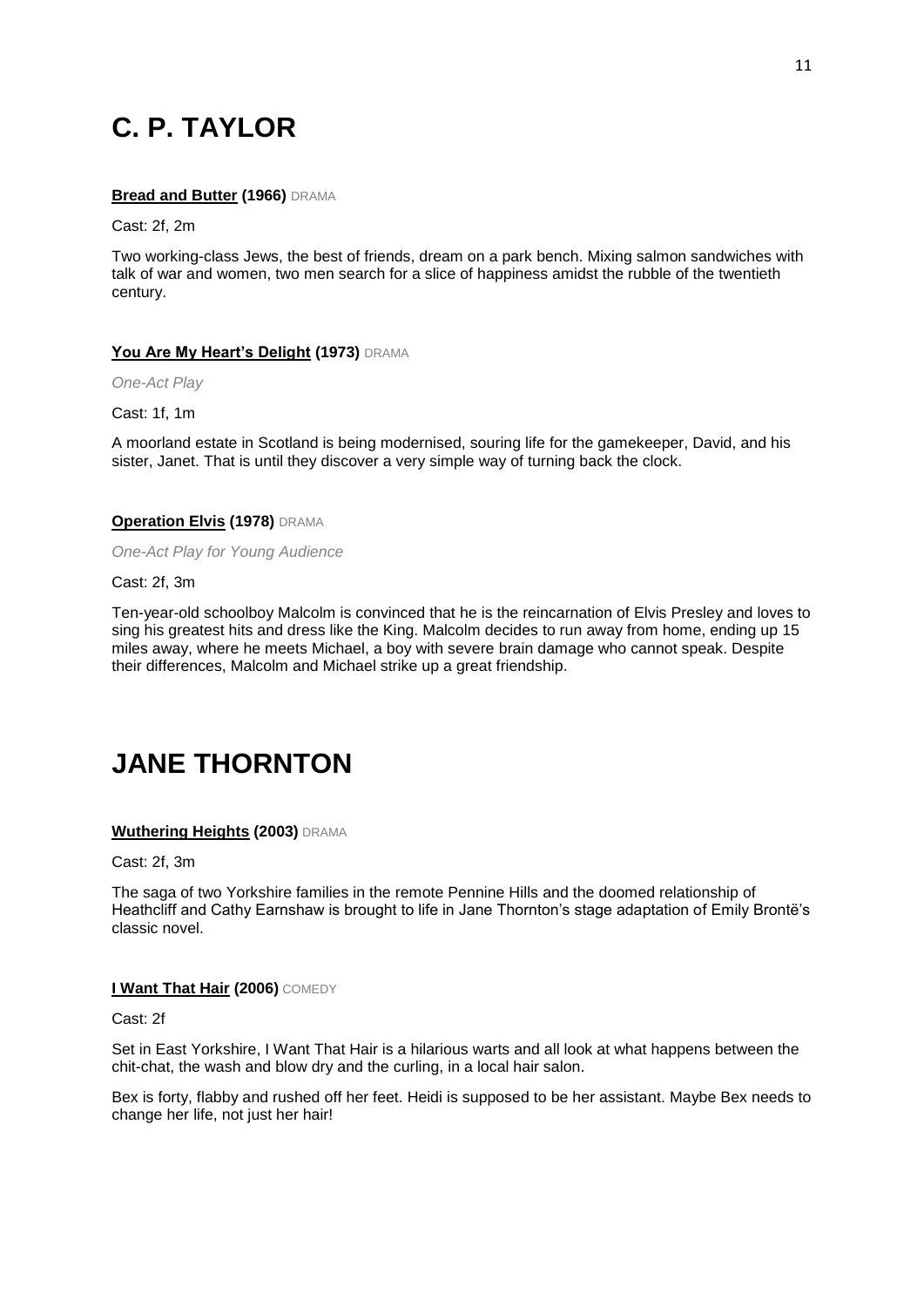# **STEPHEN UNWIN**

# **Poor John (2015)** DRAMA

Cast: 3f, 1m (doubling possible)

A play about John Cornford, a radical intellectual of the 1930s, killed fighting the fascists in the Spanish Civil War.

# **HUGH WHITEMORE**

**Stevie (1977)** BIOGRAPHY

Cast: 2f, 1m

Stevie chronicles a stream-of-consciousness documentation of English poet Stevie Smith's life, recalling each major period in her peculiar life from her living room in Palmers Green, London.

# **The Best of Friends (1987)** DRAMA

Cast: 1f, 2m

Whitemore's play is based upon the letters and writings of the three friends: George Bernard Shaw, Sydney Cockerell and Dame Laurentia McLachlan.

# **It's Ralph (1991)** DRAMA

Cast: 1f, 3m

Andrew and his wearily frustrated wife Clare are spending the weekend in their Gloucestershire cottage, which, like their marriage, is well in need of repair. Ralph, an old friend of Andrew's, visits and helps Andrew to regain his integrity, but at a price...

### **My Darling Clemmie (2008)** DRAMA | ROMANCE

*One-Act Play*

Cast: 1f

This play celebrates one of the most successful partnerships in history, the long and remarkable marriage of Winston and Clementine Churchill.

### **The Last Cigarette (2009)** COMEDY

Cast: 1m

Written with Simon Gray

Notable for his uncompromising honesty and a wit both fierce and fearless, Simon Gray's voice was uniquely his own. This dramatisation of Gray's The Smoking Diaries and other memoirs was completed just before his death.